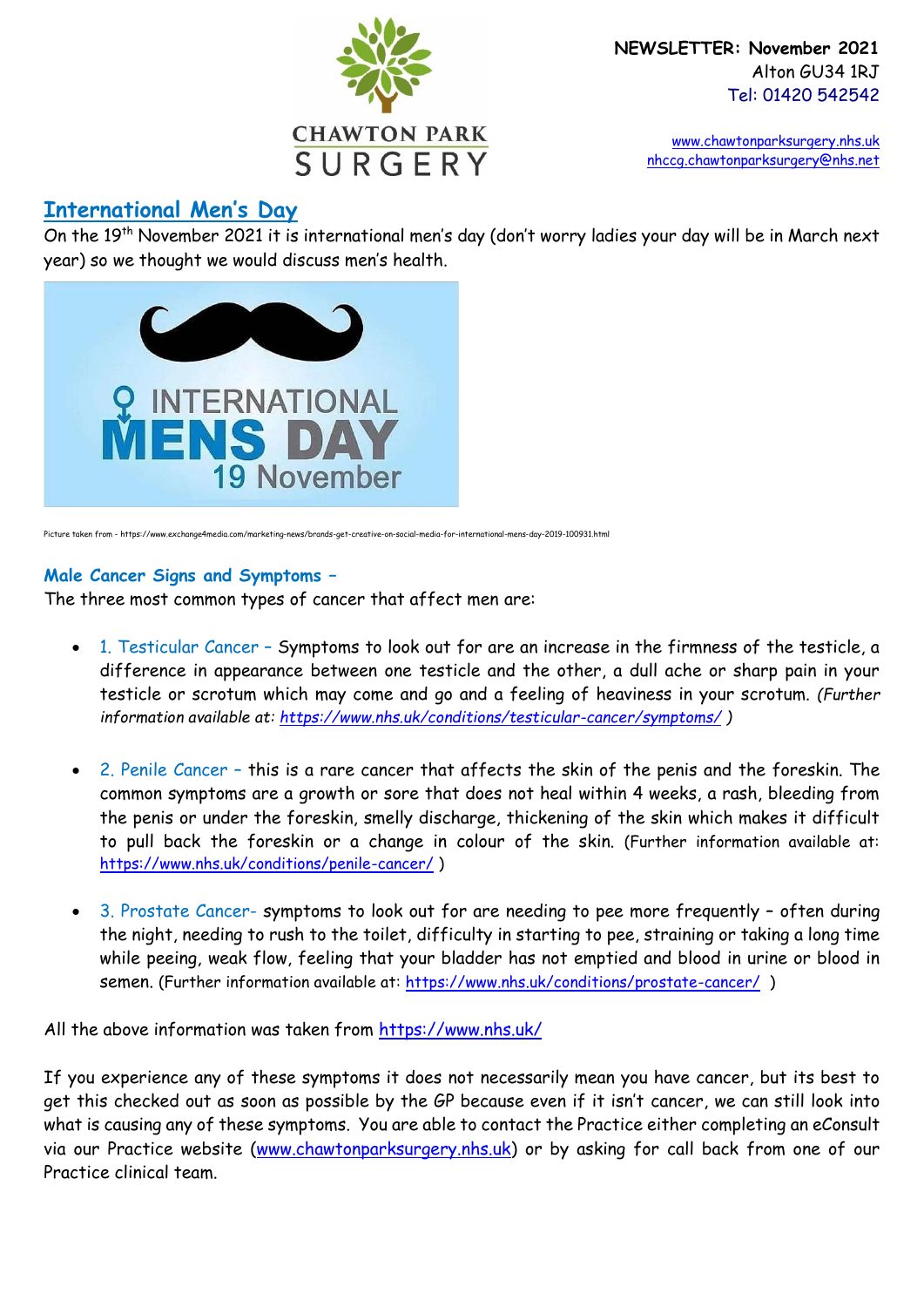# **Mental Health**

Now this is a subject that affects us all. Going to speak to a clinician about how you're feeling does not make you weak and you should not feel silly or embarrassed about expressing how you are feeling. Quite often men are made to feel as though they cannot have emotional feelings or cry but this is far from the truth. Our doors are always open to anyone who needs mental health help and there are other agencies we can refer you to for further help. Below we have listed dos and don'ts to help yourself.



Picture taken from [https://www.man-ni.org/mentalhealth.](https://www.man-ni.org/mentalhealth.html)[html](https://www.man-ni.org/mentalhealth.html)

### Do-

- Try talking about your feelings to friends or family. You can also contact Samaritans by calling 116 123 if you need someone to talk to
- Try the six ways to feel happier which are Manage your stress levels, take time to enjoy yourself, boost your self-esteem, have a healthy lifestyle (limit alcohol intake, choose a well-balanced diet, do some exercise and get enough sleep), Talk and share and build your resilience.
- Find out how to raise your self-esteem by taking your negative beliefs and turning them into positive ones; for example if you tell yourself nobody cares about you and then realising that your family member or friend calls you every week to check in on you is turning it from a negative to a positive.
- Consider peer support where people use their experiences to help each other.
- Try mindfulness where you focus on the present moment
- Listen to free mental wellbeing audio quides
- Search and download relaxation and mindfulness apps or online community apps from the NHS app library

Don'ts -

- Do not try to do everything at once; set small targets that you can easily achieve
- Do not focus on the things you cannot change focus your time and energy in to helping yourself feel better
- Try not to tell yourself that you're alone most people feel low sometimes and support is available
- Try not to use alcohol, cigarettes, gambling or drugs to relieve low mood. These can all contribute to poor mental health.

The above dos and don'ts list was taken from <https://www.nhs.uk/mental-health/> (Accessed 01/11/2021)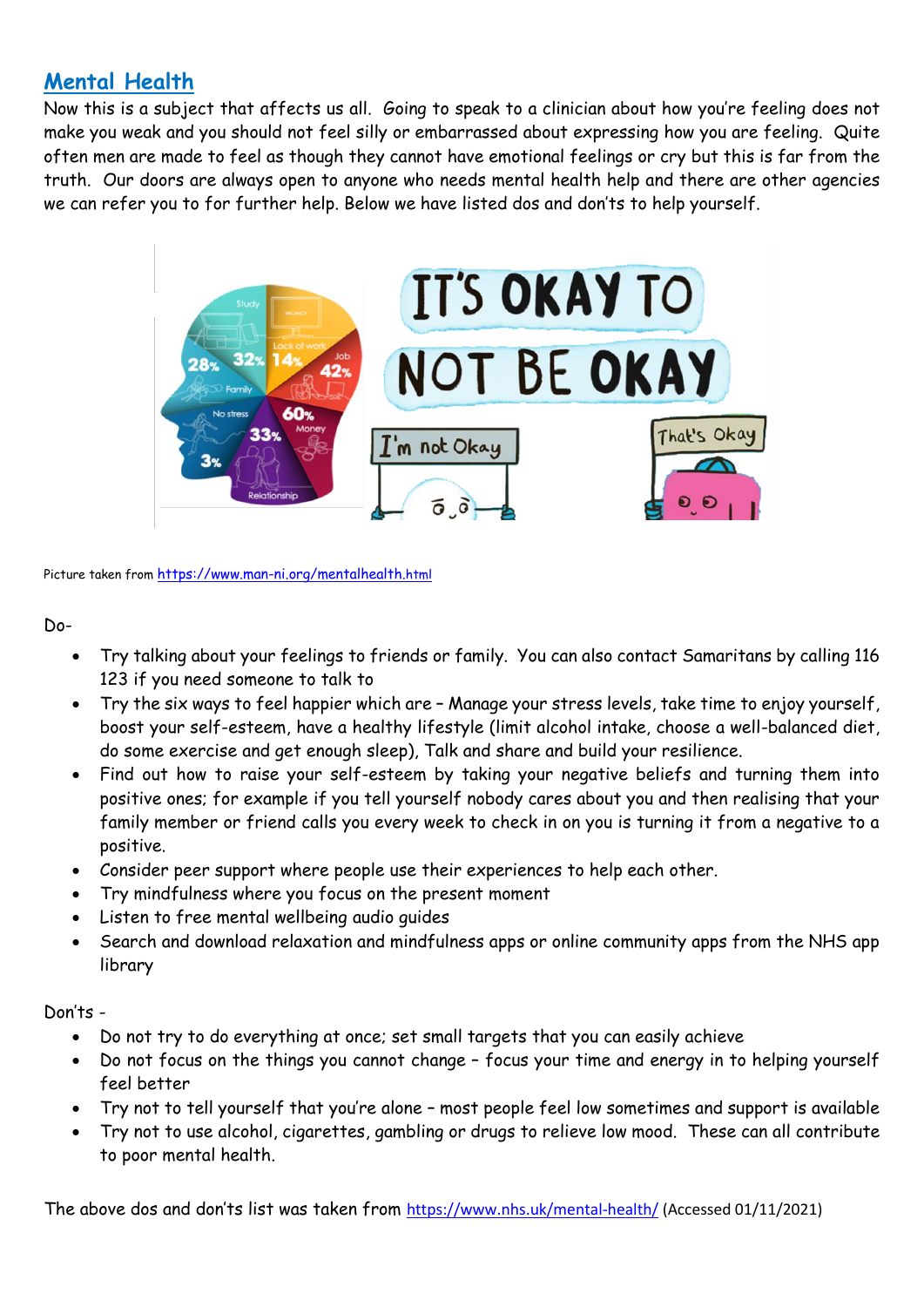## **COVID vaccination walk in appointments**

Do you know that some vaccination sites are now offering walk-in appointments? If you fall into any of the following categories, you can visit a walk in centre to be vaccinated:

You can use a walk-in site to get:

- a 1st dose of the vaccine if you or your child are aged 12 or over
- a 2nd dose of the vaccine if you're eligible and it's been 8 weeks since your 1st dose
- a booster dose of the vaccine if you're eligible and it's been 6 months (182 days) since your 2nd dose

If you visit the following website, you will be able to find a vaccination site that are offering this service. NHS "Grab a Jab" - [https://www.nhs.uk/conditions/coronavirus-covid-19/coronavirus-vaccination/find-a](https://www.nhs.uk/conditions/coronavirus-covid-19/coronavirus-vaccination/find-a-walk-in-coronavirus-covid-19-vaccination-site/)[walk-in-coronavirus-covid-19-vaccination-site/](https://www.nhs.uk/conditions/coronavirus-covid-19/coronavirus-vaccination/find-a-walk-in-coronavirus-covid-19-vaccination-site/) (Accessed 01/11/2021)

## **Flu vaccinations**

We still have appointments available for those who are due their seasonal flu vaccination. If you are not sure if you are eligible for a flu vaccination there is a full list of criteria available on our website, or alternatively please do email the Practice at [nhccg.chawtonparksurgery@nhs.net](mailto:nhccg.chawtonparksurgery@nhs.net) and we will be able to confirm if you are eligible.

## **Face masks and face coverings**

As the winter is approaching, we are seeing a rise in respiratory issues with our patients. To continue to be able to see our patients safely and keep our team safe please can we remind our patients that all patient, visitors, and staff at the Practice are asked to wear a face covering or shield whilst in the building.

Where a patient is exempt from wearing a face mask, we kindly ask them to wear a face shield, that we are happy to provide. If patients are not happy to wear a face covering or shield and are needed to be seen, we ask them to come and wait in their vehicle. Where possible we see patients within their vehicles. If the patient needs to be seen within the building, we then arrange this to be completed at the end of the surgery, within our dedicated clinical room where the clinician will wear higher grade PPE and we can increase the ventilation throughout the consultation. We have found that a lot of patients can we treated remotely with the use of telephone triage and video consultations in the first instance.

To confirm we are not offering a reduced level of clinical care, we are just needing to operate in a slightly different way to ensure patients and staff alike are kept as safe as we can. Thank you for your understanding.

# **We'd like to hear from you**



Picture taken from https://929voice.fm/we-want-to-hear-from-you/

Have you got any questions you would like a GP or nurse to answer in this letter? Is there a certain topic that you would like discussed on the newsletter? We'd love to hear from you! Send in an email to [nhccg.chawtonparksurgery@nhs.net](mailto:nhccg.chawtonparksurgery@nhs.net)

### **Newsletter by email**

Don't forget - You can receive newsletters by email as soon as they are published. To subscribe, go to the website [www.chawtonparksurgery.nhs.uk](http://www.chawtonparksurgery.nhs.uk/). Click on the "Sign up for Newsletter" on the bottom of the home page.